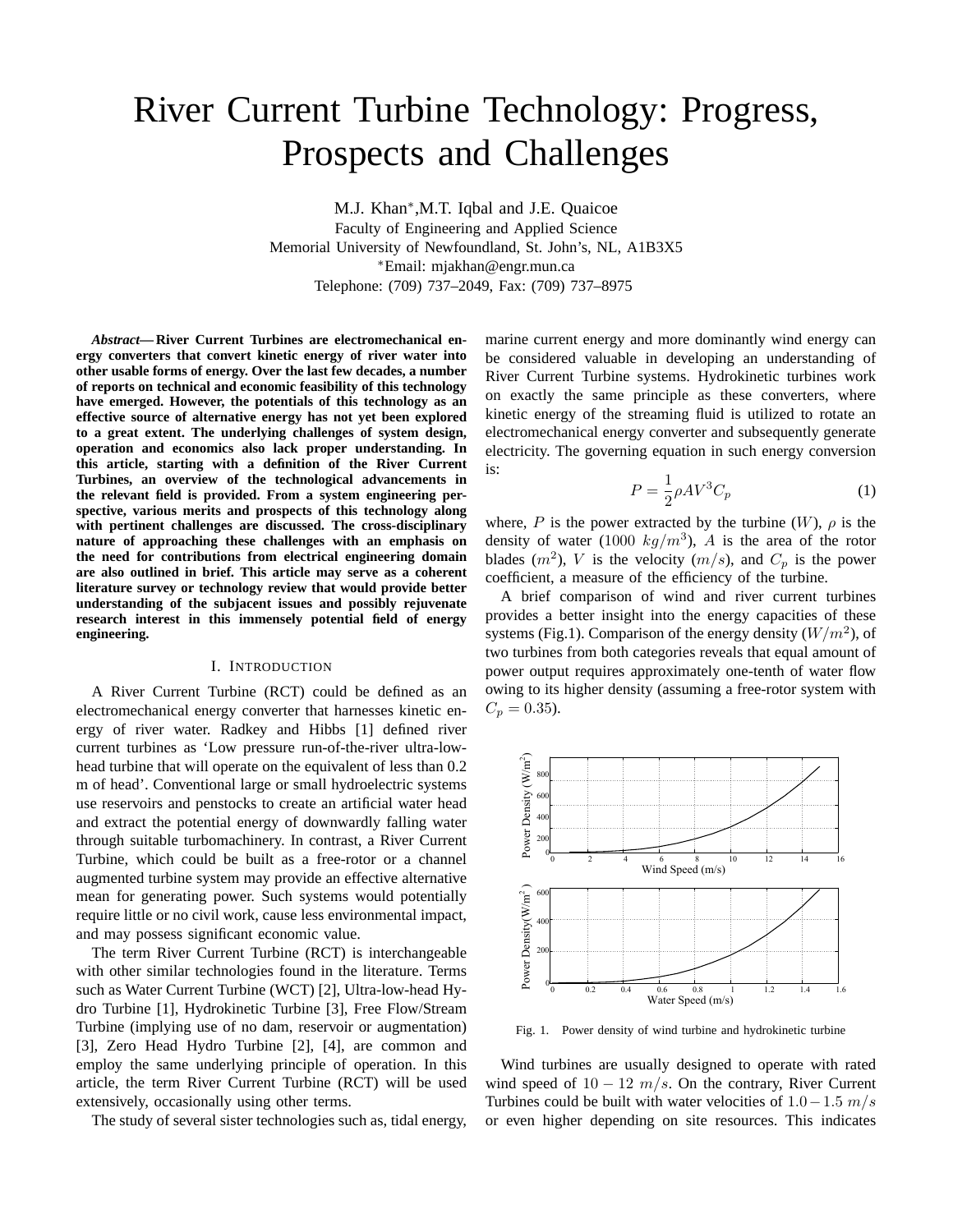higher energy capacity of a river turbine compared to an equalsized wind energy converter. Unlike wind turbines, augmentation channels could be placed around a free-rotor with relative ease, which would elevate the total volumetric water flow and subsequent power output. Although sound in theory, practical implementation and performance analysis toward designing a cost-effective system and displaying its effectiveness is subject to indepth investigation, research and entrepreneurial venture. To date, most investigations have been carried out with regard to mechanical design of turbine rotors and the like. Literature relating electrical interfaces, especially in the public domain, is almost non-existent. The purpose of this article is to organize the available literature, give insight into the challenges and possibly rejuvenate discussions in this promising field.

#### II. SURVEY OF TECHNOLOGICAL PROGRESS

A brief historical perspective of hydropower utilization would facilitate a chronology of advent and progress of River Current Turbine technologies. Men have utilized the force of moving river water to their benefit for centuries. During the 3500 BC, boats were the principle means of transportation in the Tigris and the Euphrates Rivers for commerce between farflung regions. The Mesopotamian civilization relied heavily on such methods of transportation. These vehicles relied on the energy in moving water to provide motion [5]. During the period of  $500 - 900$  AD, different variants of undershot water wheels began to appear in various parts of the world. Irrigation for agriculture, milling of food grains, and supply of fresh water depended greatly on such machines [6]. As the modern civilization realized the great need and benefit of electrical power, hydroelectricity started to play a major role in power generation during the mid- nineteenth century. Subsequently, small to large-scale plants consisting of dams, reservoirs and turbomachinery started to appear all around the world [7]. Although economic success geared the installation of hundreds of large hydroelectric systems, bio-adversity and inauspicious ecological impacts have been an ever-impeding issue.

Based on the available formal literature, the very first example of River Current Turbine that was developed and field tested is attributed to Peter Garman [2], [8], [9]. An initiative by the Intermediate Technology Development Group (ITDG) in 1978 resulted in the so-called *Garman Turbine* specifically meant for water pumping and irrigation. Within a period of four years, a total of nine prototypes were built and tested in Juba, Sudan on the White Nile totaling 15, 500 running hours. Experience gained during this venture indicated favorable technical and economical outcome. Initial designs had a floating pontoon with completely submerged vertical axis turbine, moored to a post on the bank. Later designs consisted of an inclined horizontal axis turbine with almost similar floatation and mooring system (Fig. 2(a)). Detailed investigation on a low cost water pumping unit indicated 7% overall efficiency and concluded with emphasis on societal and cost issues [2]. More recent commercial ventures resulting from this work are being pursued by Thropton Energy Services [10], Marlec Engineering Co. Ltd. [9], [11], and CADDET Center for Renewable Energy [12].

Research results on similar inclined axis turbines have been reported in [13], [14]. In these works, the feasibility of utilizing river energy in Bangladesh were studied, and great details and conclusions were drawn in favor of such technologies. The effects of varying blade pitch and shaft inclination angle were also studied and an average mechanical system efficiency of 30% was reported.



Fig. 2. Axial flow water turbines (a) Inclined axis (b) Float mooring (c) Rigid mooring

Another Australian design (Alternative Way, Nimbin, Australia) known as *Tyson Turbine* consisted of a horizontal axis rotor with a submerged  $90^{\circ}$  transmission mechanism that powers a generator fitted on a pontoon [15](similar to Fig. 2(b)). A Belgian concept (Rutten Company, Herstal, Belgium) containing a twin tubular pontoon with floating turbine and a straight bladed waterwheel was tested in Zaire, Africa [16](Fig. 3(a)). Information on several similar designs with horizontal and vertical axis rotors that were tested in the Amazon regions of Brazil could be found in [3]. This report emphasizes the success and robustness of the tested hydrokinetic turbine system for use in remote locations. The need for protection mechanisms against debris and severe conditions has also been outlined. However, technical information on these designs and their performance is not available.

A substantial work carried out by Environment Inc. under the U.S. Department of Energy's ultra-low-head hydro energy program during the early 80s is reported in [1]. In this project, an assessment of river resources in various rivers in the United States was extended for cost analysis and experimentation of river turbines. A free rotor (15 kW at 3.87  $m/s$ , 3.05 m dia.) and a duct augmented (20 kW at 2.13  $m/s$ , 3.05 m dia.) turbine with submerged horizontal axis rigid pontoon configuration (Fig. 2(c)) were studied and experiments were carried out with a smaller unit. With different duct geometries, power coefficients from 0.66 to 1.69 were achieved, which is well beyond the theoretical Betz limit and hence, very encouraging from performance point of view. This venture concludes that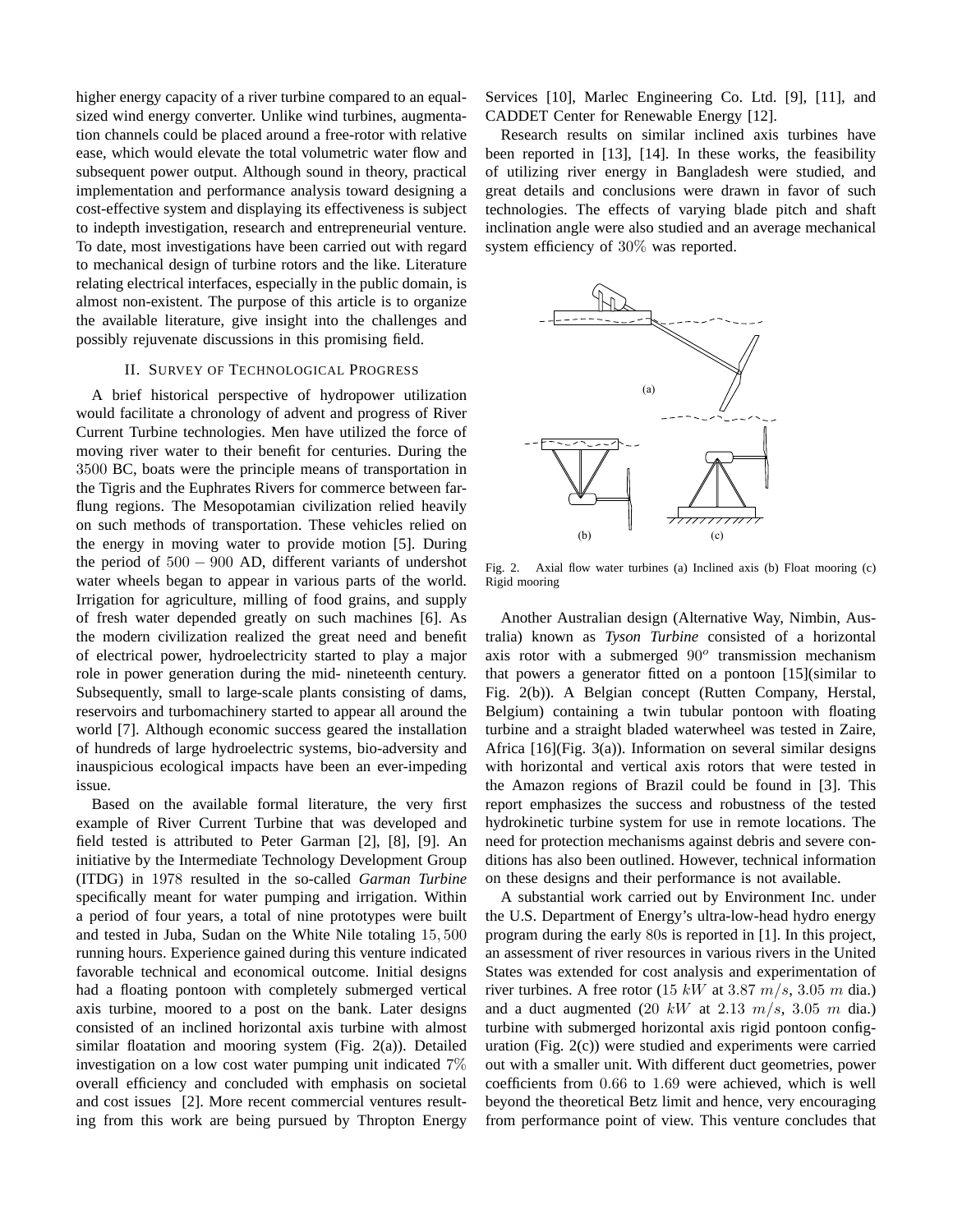river turbines can be cost effective when placed in resourceful sites. The addition of an augmentation channel would increase the energy yield at the price of higher technical risk. However, details of the electromechanical energy conversion were not discussed and no active control method was incorporated.

Technological advancement in tidal energy conversion, which employs the same principle as river turbines, is rather mature. RCTs are being proposed as small power units with floating structures that can be easily placed in a river channel. In contrast, tidal turbines are generally larger in size, rigidly moored, and operate under periodic tide motion. Nevertheless, information on tidal energy systems is extremely valuable in understanding the river turbine technology.

In the commercial domain, various river/tidal energy converters have been emerging since the early 90s. UEK Corporation in the United states have been developing diffuser augmented solid pontoon river/tidal turbines under the brand name of *Underwater Electric Kite* [17], [18]. One of the most significant success stories of tidal energy conversion comes from the Marine Current Turbines Ltd.'s (MCT) field test in the coast of Devon, Southwest England [19], [20]. Their design consists of a 300  $kW$ , twin bladed pitch actuated system. Newer designs with two turbines on the same tower are being proposed by MCT. SMD Hydrovision in England has also successfully tested their twin turbine model named *TidEL* with a 1 : 10 scale unit at the New and Renewable Energy Centre (NaREC) in Blyth, UK [21]. This employs a floating structure moored to a fixed support. A Norwegian design by Hammerfest Strom with design similar to MCT turbines has also been tested and attempts for commercialization are in progress [22]. Manufacturers such as, HydrVenturi [23], and Lunar Energy Limited [24] have been attempting underwater tidal converters with augmentation mechanisms. Verdantpower LLC. in the U.S. [25] and J. A. Consultant [26] in the U.K. have designed smaller units of submerged propeller type turbines. Innovative designs named as Stingray (by The Engineering Business Limited [27]) and Sea Snail (by Robert Gordon University [28]) have also gained significant public attention. Most of these designs are patented technologies meant for large scale tidal energy conversion. Design and performance data of these systems and information on usability as river turbines is not available in the public domain.

A valuable piece of literature on controller synthesis and maximum power extraction of a small propeller type tidal turbine is found in [29]. In this work, Tip Speed Ratio (TSR) of a turbine is assessed and a PID type controller was used to control a dump load and achie maximum power output. A power coefficient between  $20 - 30\%$  has been reported and further investigation of blade pitching mechanism was proposed.

Apart from the axial flow turbines surveyed in the above section, cross flow turbines (Fig. 3) have also shown good promise. Perhaps the most detailed design, testing and entrepreneurial efforts toward realizing vertical axis turbines for tidal energy conversion was carried out by Barry Davis and his business concern Blue Energy Canada Inc. [30]–[32]. To date six prototypes including model names such as: 20 kW B1, 100 kW B2, 4 kW VEGA, and 5 kW TOR5 were field tested and results were considered as encouraging. The use of augmentation devices (namely, *Tidal Fence*) was proposed and experiments had indicated nearly 45% system efficiency.



Fig. 3. Cross flow turbines (a) In-plane (b) H-Darrieus (c) Darrieus (d) Savonious (e) Helical

Alternative Hydro Solutions Ltd. in Ontario [33] has recently developed vertical axis turbines specifically meant for river applications. Attempts on designing variable pitch vertical turbines, namely, *cycloidal turbines* have been reported by Verdant Power LLC. [25] and Environmental Turbine Technology development (ETTE Elektro, Norway) [34].

Public domain literature on vertical axis hydrokinetic turbine design is numbered. Nevertheless, recent publications have indicated greater interest in this field, especially for tidal energy applications. A report on diffuser augmented vertical axis H-Darrieus turbine found in [35] indicates 35% efficiency. In conclusion to this work, promises of ducted water current systems have been boosted and further investigation was encouraged.

A substantive series of works on Darrieus type turbine design and their performances is done by Kiho *et. al.* at the Nihon University, Japan [36]–[40]. Comparison of H-Darrieus turbines against Savonius configuration can be found in [37], [38]. Although the latter type can run on lower TSR and hence self-start, Darrieus turbines were observed to be of higher efficiency. In [36], [38], report of a  $5 kVA$  turbine with overall system efficiency of 55% could be found. A very good analysis of Darrieus turbine design, torque ripple and insight into the starting torque problem can also be found in [39], [40]. The effect on system performance due to varying solidity, number of blades and blade inclination angle were also studied as part of this investigation.

In [41] an analysis of direct drive permanent magnet generators for use in underwater turbines is presented. Fluid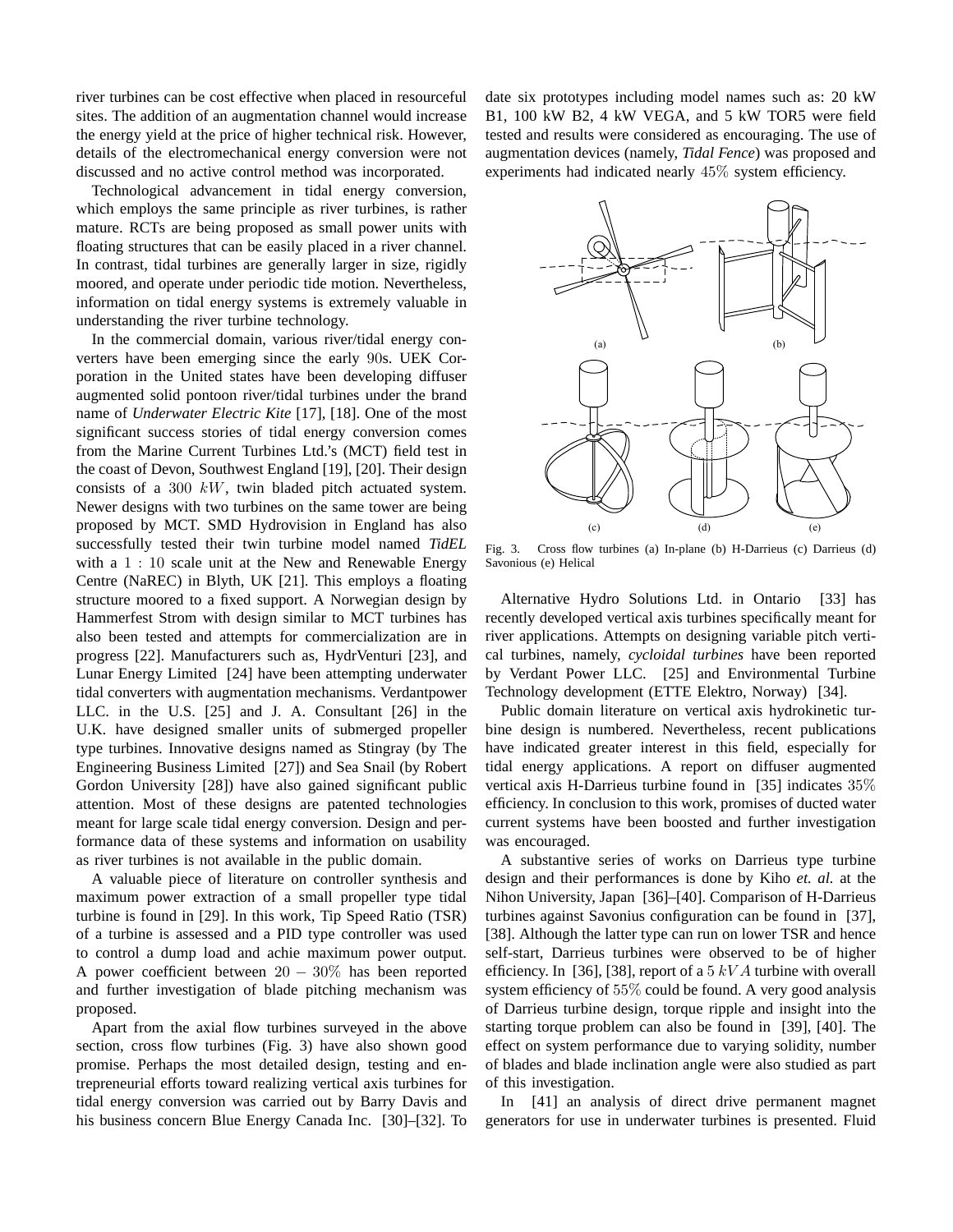dynamic analysis and discussions on design of variable pitch H-Darrieus turbines can be found in [42], [43].

A recent design by Alexander M. Gorlov developed at the Northeastern University, Boston, U.S.A has gained significant attention for both river and tidal applications. The so-called *Gorlov Helical Turbine, GHT* employs twisted blades with helical curvature. Better modularity, scalability and economics have been claimed in favor of this design [4], [44]–[46].

Various other methods of harnessing energy from moving water stream have been emerging in recent times. Florida Hydro Ltd. is experimenting with a new concept of open channel turbine [47]. Detailed information on performance and design of such turbine has not been made public. Researchers at the Mie University, Japan are experimenting with various hydro turbine concepts such as: Orhotpetre and Gate type turbines [48]. However, results on the tests of their design could not be gathered. Methods of energy conversion by means of piezoelectric materials are being experimented at the Ocean Powers Technologies Inc., NJ, USA. Apart from some small-scale experiments, this concept has not been entirely demonstrated [49]. A unique and rather dubious concept (known as *Transverpello*) is being pursued by an individual in Munich, Germany [50]. This concept employs flapping motion of a single blade, which is coupled with linear electromechanical devices. A conceptual outline of electricity production utilizing salinity gradients at river-sea concourses is discussed in [51]. Further literature on vertical axis turbines, augmentation and zero head hydro propulsion system could be found in references [52]–[55].

# III. PROSPECTS AND MERITS

The demand for cheap and environmentally friendly source of energy is expected to increase significantly. United States Energy Information Administration predicts that a 73% increase in world electricity consumption is expected between 1999 and 2020 making electricity the fastest-growing energy industry [56]. Consequently, advances in various alternative fields of energy technologies such as, wind, solar, micro-hydro and fuel cell systems have received significant attention in recent years. River Current Turbines, if proven to be a costeffective and viable option, may become a new member in the renewable energy family.

# *A. Rural electrification in developing countries*

It is believed that many developing countries such as, China, India, and Brazil will appear as the key drivers behind the boost in energy demand in future. However, according to the United Nations Development Program (UNDP, 2002), over 2 billion people have zero access to electricity, 1 billion people adopt mundane power sources (dry cell batteries, candles and kerosene) and 2.5 billion people in developing countries, mainly in rural areas, have marginal access to national electricity grid [56]. Such a contrast implies an acute need for suitable energy option for rural areas in the developing world.

Historically, rivers have played a paramount role in shaping and sustaining civilizations. Most of the populous areas in the world have a river in their proximity providing a source of fresh water, food and transportation. Many developing countries are crisscrossed with rivers carrying significant volume of water round the year. An effective and low-cost mechanism for harnessing energy from the flowing river may revolutionize the scenario of rural power generation.

A brief look at the world atlas reveals an interesting correlation between population, need for electrification, poverty and river distribution [57]. This match is more dominant in Asia, Central Africa and South America. A detailed quantitative analysis with global perspective may point to significant socioeconomic importance of river as a source of energy.

#### *B. Impact on environment*

In contrast to large or micro hydro turbines, River Current Turbines could be used as distributed systems installed over a large river basin area. Therefore, environmental adversities attributed to the former group are expected to be minimal for the proposed case. However, a thorough investigation on turbine usage and its effect on natural flow of the river, impact on river course, ecosystem, and wildlife would only reveal the true extent of such assumption.

# *C. Use of available technologies*

Most of the components (blade, generator, power converter etc.) needed for designing a turbine system are mostly readily available. Therefore, product development cycle, cost and level of technical sophistication are expected to be low for this technology.

# *D. Minimal need for civil engineering work*

River turbines are generally being proposed as modular and small power sources placed close to the end user. Subsequently, the need for civil engineering work would be minimal compared to conventional large and micro hydroelectric systems, where the construction of dams and waterway consumes significant resources.

## *E. Unidirectional operation and less flow variation*

Unlike wind energy, river flow is more predictable and flow variation is in the interval of hours or days. Therefore, the need for fast acting control and protection method is less stringent. Wind direction sensing and turbine alignment is a must for wind turbines. In contrast, water flow in a river is unidirectional and placement of a turbine with fixed orientations would suffice most applications.

# *F. Use of channel augmentation*

Channel augmentation schemes concentrate the flow of fluids around a turbine and permit higher level of energy extraction. Although, sound in principal, applications of such devices were not successful in wind turbines owing to many practical challenges such as, tower-head placement, variable orientation, weight and size. Channel augmentation in river turbines appears more suitable as it needs no change in direction, could be placed under water and the structure itself may work as a flotation device.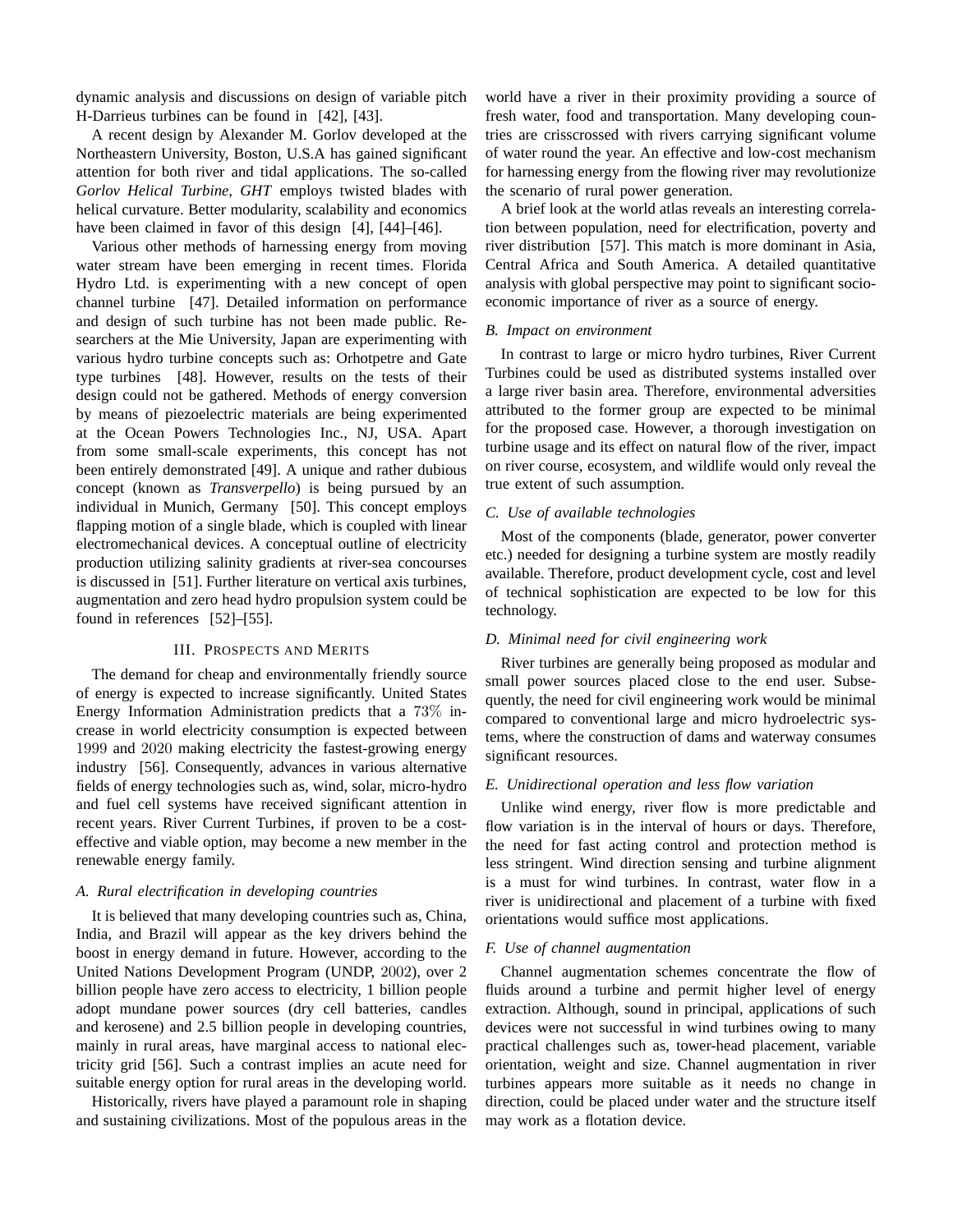## *G. Noise and aesthetics*

Wind energy, as an emerging technology has been facing significant societal resistance due to concerns of noise pollution and aesthetic displeasure. Underwater installation of a turbine, away from public places would cause no noise disturbance and have zero visual impact. Unlike large hydro systems, impact on river navigation, swimming and boating is expected to be minimal.

# *H. Diversity of application*

Electricity production would be the foremost choice of application for a River Current Turbine. Depending on the availability of a power grid, standalone or distributed power generation schemes could be adopted. These turbines could potentially provide several services such as, water pumping for storage, livestock, human consumption, small industry and irrigation. In such applications, water pumps could be employed instead of electrical generators, to facilitate direct mechanical energy conversion.

#### *I. Appropriate technology*

RCTs can be possibly built, operated and maintained using local resources and skills. With proper low-tech design and financing mechanism, such turbines may appear as appropriate technologies in developing countries.

## IV. CHALLENGES

As an emerging alternative source of energy, the challenges against River Current Turbine technology are immense. Success of any such technology does not depend entirely on one particular index. Rather, an array of technical and nontechnical issues may question its effectiveness. In this section, a wide and general perspective of such underlying challenges is put forward. River Current Turbines with vertical axis configuration are emphasized and electrical power applications are the primary considerations.

## *A. Resource Assessment*

Perhaps the first and foremost enquiry toward River Current Turbine technology raises the question: are there enough resourceful sites around the world to extract energy in an economic manner? If such sites were available, what would be the definition of a 'resourceful site'? This necessitates an investigation of macro and micro scale site assessment, determination of annual energy yield and analysis of river characteristics. Temporal and spatial flow properties of a river along with analysis of river depth, cross section, transport, navigation and aquatic life is also needed. Global river databases are not readily usable for river energy analysis. Therefore, methods of database analysis need to be developed.

### *B. Economics*

The subsequent issue, which is also the most dominant factor affecting the success of most energy technologies is the 'Cost of Energy'. A subset of this index may comprise elements such as: capital cost, operations and maintenance

cost, design simplicity, diversity of applications, modularity, scalability, material and labor engagement, and availability of off-the-shelf components. Several other factors that may have indirect impact on the cost are, system reliability (operations under regular and severe conditions), societal acceptance (environmental adversity, policy support and public attitude) and system performance (efficiency and controls).

## *C. System Design*

The optimum design of a River Current Turbine system is a significant technical challenge. From cost and performance point of view, simple design using off-the-shelf materials is desirable. An outwardly view of a generic channel augmented RCT system is shown in Fig 4.



Fig. 4. River current turbine system sketch

A probable complete unit would require a variety of components such as, rotor, channel augmentation, mounting, flotation, mooring, drivetrain, power converter, control instruments and protection devices. Selecting an optimum rotor configuration amongst a variety of horizontal and vertical axis types is a problem by it's own merits. The number of blades, blade materials, design of a proper drivetrain with suitable gearing and bearing mechanism is also of due interest. Since these turbines are exposed to water and run on lower speed, selection of an electrical generator from asynchronous, synchronous, dc and brushless dc categories requires indepth understanding of cost and performance indices of electric machines. Integrating these parts with the flotation/augmentation mechanism and designing a complete system requires structural and reliability analyses.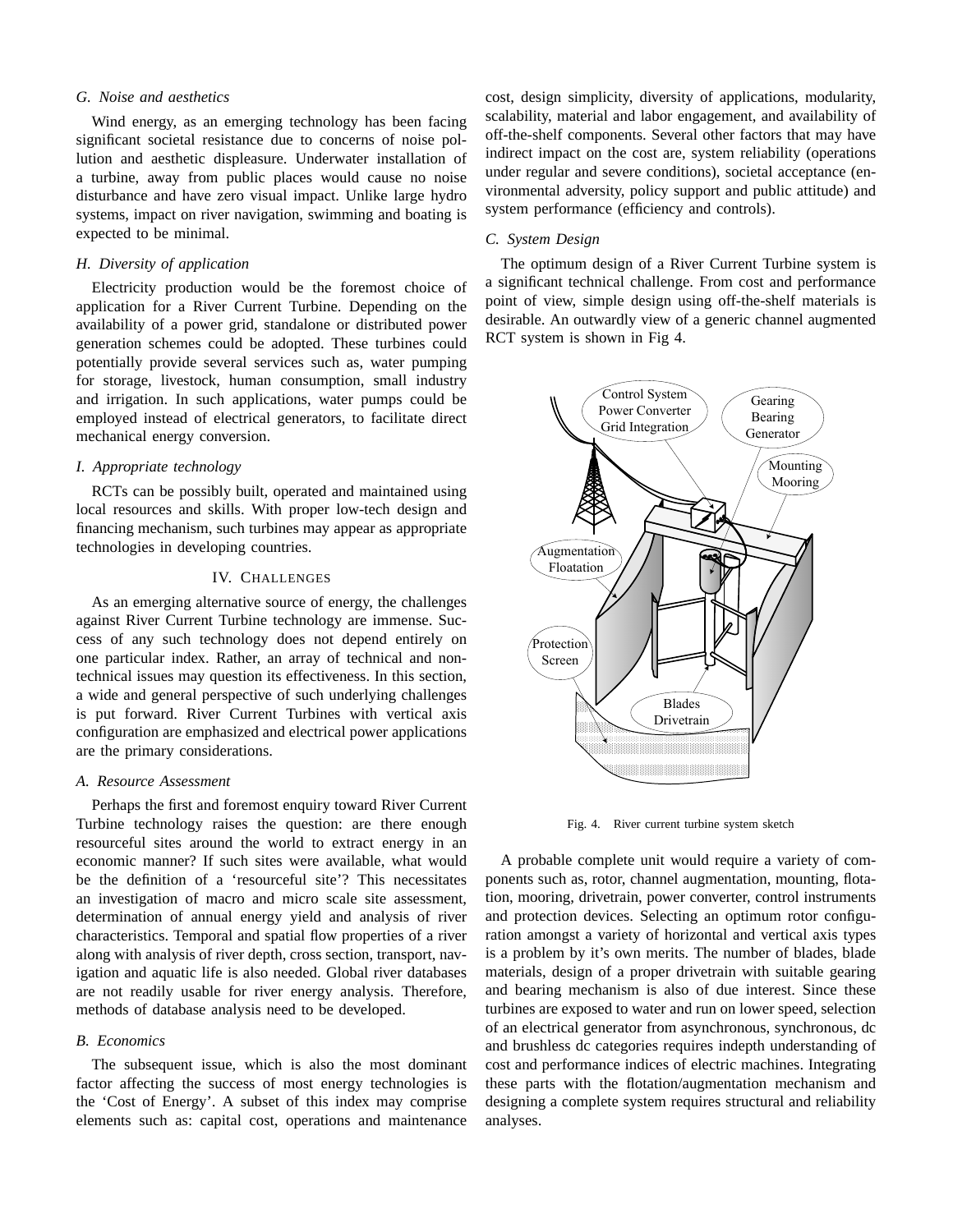## *D. Control and Operation*

For a given system, effective control and operation toward optimizing the system performance is another challenge that requires critical attention. The control problem could be formulated through three stages of turbine operation (Fig.5):

*1) Start up:* Axial flow turbines are self-starting and the issue of start up is not significant. However, they come with a price of higher system cost owing to the use of submerged generator or gearing equipment. Vertical axis turbines, especially the H-Darrieus types with two/three blades are reasonably efficient and simpler in design, but inherently not self-starting. Mechanisms for starting these rotors from a stalled state could be devised from mechanical or electromechanical perspectives. However, an optimum start-up method that would reduce the system complexity and maximize its performance is yet to be engineered.

*2) Maximum Power Tracking:* While the turbine is in the running mode, the control objective is to maximize the extracted energy. Although sufficient technical information is available in the wind-engineering domain, investigation of electrical power generation using active control of river turbine systems is almost absent. Two generic control methods used in wind turbines, namely, stall and pitch control, could be studied to understand the effectiveness of a controlled system. Another possible but untried control approach could be the use of variable geometry augmentation or active augmentation. Realization of these maximum power extraction methods is also closely related to design and control of power electronic stage. Standalone or grid connected mode of operation is also achieved through proper control of the power stage. Performance of a controlled system under real-world conditions such as partial water flow, transported particles and severe condition need also to be investigated.



Fig. 5. Control stages of River Current Turbine

*3) Protection and Shutdown:* Over-speed protection during a surge in water velocity beyond the rated speed, and physical armoring from transported materials (debris, snow, rocks, fish etc) is a vital part of durability of the system. Additional measures for providing passage for navigation, boating and swimming should also be incorporated in control designs. During severe operating conditions or turbine maintenance, proper shutdown procedures need to be adopted.

# *E. Knowledgebase*

At the present state of River Current Turbine technology, the greatest challenge is the lack of sufficient information and scarcity of knowledgebase. Apparently, the technology is struggling to come out of the mechanical design of rotor/augmentation part, let alone demonstrating its overall effectiveness. Just as the challenges are diverse, a multidisciplinary approach is required in order to address these challenges. A brief list highlighting the need for contributions from civil, mechanical and electrical engineering domain is given below:



Fig. 6. Cross-disciplinary issues in RCT system engineering

- *1) Civil engineering:*
- Hydrology, siting, and mooring
- Environmental impact assessment
- Commissioning
- *2) Mechanical engineering:*
- Design of turbine rotor
- Design of channeling device
- Structural analysis, fatigue, stiffness and resonance
- Floatation
- Water sealing
- Blade cavitation and bio-fouling
- *3) Electrical engineering:*
- System design
- Low speed electrical generator
- Turbine control (pitch, stall etc.)
- Augmentation control
- Stand-alone/grid connected operation
- Cabling, safety and power electronics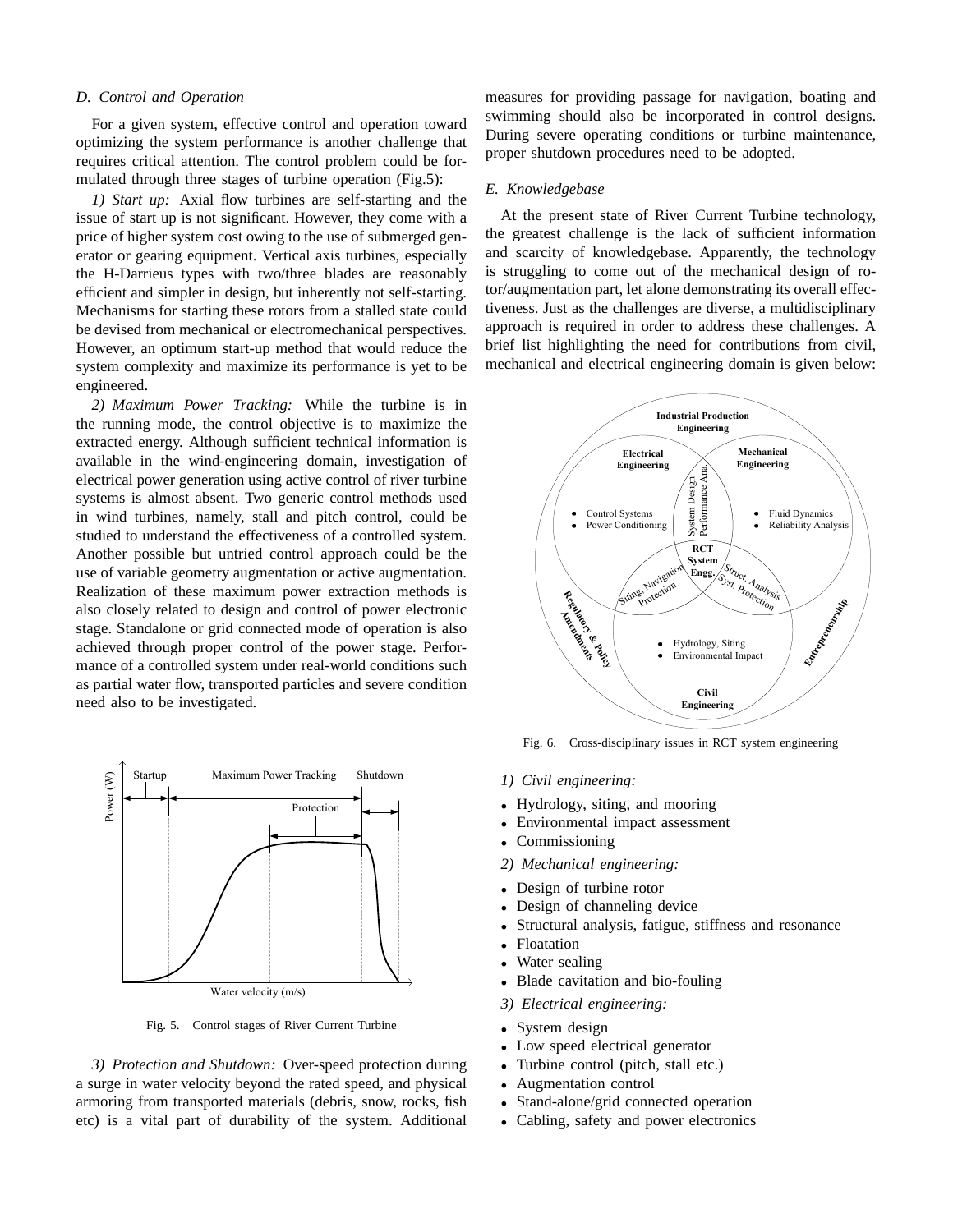All these areas of studies need to be shielded by an umbrella of policy support, funding, aggressive entrepreneurship and industrial scale production. Also the economics of the technology (life cycle analysis, cash flow studies etc.) and contributions from other relevant fields need to be integrated in the design and marketing phase.

# V. CONCLUSION

The River Current Turbine Technology is at its infancy. However, most of the sporadic efforts in this field have shown encourging results. To date, the available public domain information mostly relate to mechanical designs of turbine/augmentation units. In order to demonstrate the effectiveness of a complete system, the design of prototypes with electrical interfaces (especially, control and power stages) need to be embarked on. Eventhough the literature survey presented in this work is somewhat exhaustive, discussions on challenges and system engineering is by no means complete. A statement by Barry V. Davis, veteran of tidal energy engineering, summarizes the canoncial truth behind such emerging technologies: "It is clear to us that new paradigms meet resistance from the old .....Overcoming this challenge takes extraordinary commitment and resolve on the part of the proponents".

#### ACKNOWLEDGMENT

The authors would like to thank the Faculty of Engineering & Applied Science at the Memorial University of Newfoundland and Atlantic Canada Opportunity Agency (ACOA) for their support.

#### **REFERENCES**

- [1] R. L. Radkey and B. D. Hibbs, "Definition of cost effective river turbine designs," Report for U.S. Departement of Energy, Aerovironment Inc., Pasadena, California, Tech. Rep. AV-FR-81/595 (DE82010972), Dec. 1981.
- [2] P. Garman, *Water Current Turbines: A Fieldworker's Guide*. Intermediate Technology Publishing, UK, 1986, ISBN: 0946688273.
- [3] Geraldo L. and Tiago Fo, "The state of art of hydrokinetic power in brazil," International Small Hydro Technologies, Buffalo, NY, USA, Jul. 2003, pre-conference Workshop.
- [4] A. M. Gorlov, "Harnessing power from ocean currents and tides," *Sea Technology*, vol. 45, no. 7, pp. 40–43, 2004.
- [5] R. D. Hunsen. (2005, Aug.) Water wheels. [Online]. Available: http://www.waterhistory.org/histories/waterwheels/
- [6] T. R. Hazen. (2005, Aug.) A history of the water wheel. [Online]. Available: http://www.angelfire.com/journal/millbuilder/historical.html
- [7] L. Nash. (2005, Aug.) The changing experience of nature: Historical encounters with a northwest river. [Online]. Available: http://www.historycooperative.org/journals/jah/86.4/nash.html
- [8] P.D. Dunn, *Renewable Energies: Sources, Conversion and Application*. UK: Peter Peregrinus Ltd., 1986, ISBN: 0863410391.
- [9] P. Garman, "Water current turbines: Providing pumping, power in remote areas," *Hydro Review Worldwide*, vol. 6, no. 5, pp. 24–28, 1998.
- [10] (2005, Aug.) Thropton Energy Services, Physic Lane, Thropton, Northumberland NE65 7HU, United Kingdom. [Online]. Available: http://ourworld.compuserve.com/homepages/throptonenergy/homepage.htm
- [11] (2005, Aug.) Marlec Engineering Co Ltd., Rutland House, Trevithick Rd, Corby Northants, NN17 5XY. [Online]. Available: http://www.marlec.co.uk/index.htm
- [12] (2005, Aug.) CADDET Centre for Renewable Energy, ETSU, Harwell, Oxfordshire OX11 0RA, UK. [Online]. Available: http://www.caddetre.org
- [13] N. H. Al-Mamun, "Utilization of river current for small scale electricity generation in bangladesh," Master's thesis, Department of Mechanical Engineering, BUET, Dhaka, Jul. 2001.
- [14] A.K.M. Sadrul Islam, N. H. Al-Mamun, M. Q. Islam, and D. G. Infield, "Energy from river current for small scale electricity generation in bangladesh," in *Proc. Renewable Energy in Maritime Island Climates*. Solar Energy Society,UK, Sep. 2001.
- [15] Levy D., "Power from natural flow at zero static head," *International Power Generation*, 1995.
- [16] Rutten L., "Au fil de l'eau, une rou a aubes," *Systemes Solaires*, vol. 100, pp. 103–105, 1994.
- [17] (2005, Aug.) UEK Corporation, Abacus Controls, P.O. Box 3124, Annapolis, MD, 21403, USA. [Online]. Available: http://uekus.com/index.html
- [18] P. Vauthier, "The underwater electric kite east river deployment," in *Proc. 'A Partnership of Marine Interests' OCEANS '88*, vol. 3, Oct./ Nov. 1988, pp. 1029–1033.
- [19] C. Lang, "Harnessing tidal energy takes new turn: Could the application of the windmill principle produce a sea change?" *IEEE Spectr.*, Sep. 2003.
- [20] (2005, Aug.) Marine Current Turbines Ltd, The Court, The Green Stoke Gifford, Bristol, BS34 8PD, UK.<br>[21] (2005, Aug.) SMD Hydrov
- [21] (2005, Aug.) SMD Hydrovision, Wincomblee Road, Newcastle upon Tyne NE6 3QS, UK. [Online]. Available: http://www.smdhydrovision.com/products/?id=27<br>Hammerfest STRM AS, Norway. [Online].
- [22] Hammerfest STRM AS, Norway. [Online]. Available: http://www.tidevannsenergi.com/index.htm
- [23] (2005, Aug.) HydroVenturi Ltd,13 Princes Gardens, South Kensington, London, UK SW7 1NA. [Online]. Available: http://www.hydroventuri.com/
- [24] (2005, Aug.) Lunar Energy Limited, Parkgate House, Hesslewood Country Office Park, Ferriby Road, Hessle, East Yorkshire, HU13 0QF, UK. [Online]. Available: http://www.lunarenergy.co.uk/contact.htm
- [25] (2005, Aug.) Verdant Power, LLC, 4640 13th Street, North, Arlington, VA 22207, USA. [Online]. Available: http://www.verdantpower.com/Initiatives/eastriver.shtml
- [26] (2005, Aug.) J A Consult, 76 Dukes Avenue, London W4 2AF, UK. [Online]. Available: http://www.windenergy.co.uk/framestidal.htm
- [27] (2005, Aug.) The Engineering Business Limited, Broomhaugh House, Riding Mill, Northumberland, NE44 6EG, UK. [Online]. Available: http://www.engb.com/services.html
- [28] (2005, Aug.) Robert Gordon University, U.K.; http://www.rgu.ac.uk/cree/general/page.cfm?pge=10769.
- [29] Tuckey, A.M., Patterson, D.J., and Swenson, J., "A kinetic energy tidal generator in the northern territory-results," in *Proc. IECON*, vol. 2. IEEE, Nov. 1997, pp. 937–942.
- [30] (2005, Aug.) Blue Energy Canada Inc., Box 29068, 1950 West Broadway, Vancouver, BC, V6J 1Z0. [Online]. Available: http://www.bluenergy.com/index.html
- [31] B. Davis, "Low head tidal power: a major source of energy from the worlds oceans," in *Proc. 32nd Intersociety Energy Conversion Engineering Conference,IECEC-97*, vol. 3, Aug. 1997, pp. 1982–1989.
- [32] B. V. Davis, "Water turbine model trials to demonstrate the feasibility of extracting kinetic energy from river and tidal currents," Nova Energy Limited Report for National Research Council of Canada, Tech. Rep. NEL-002, 1980.
- [33] (2005, Aug.) Alternative Hydro Solutions Ltd., Suite 421, 323 Richmond Street East, Toronto, Ontario, M5A4S7. [Online]. Available: http://www.althydrosolutions.com
- [34] (2005, Aug.) Environmental Turbine Technology development, ETTE Elektro , 4985 Vegrshei. Norway. [Online]. Available: http://www.ette.no/hydro/micrhtur.htm
- [35] B. Kirke. (2005, Aug.) Developments in ducted water current turbines. Tidal paper 16-08-03 1. [Online]. Available: http://www.cyberiad.net/tide.htm
- [36] S. Kiho, M. Shiono,and K. Suzuki, "The power generation from tidal currents by darrieus turbines," in *Proc. World Renewable Energy Congress*, vol. 2, Denver, Colorado, USA, 1996, pp. 1242–1245.
- [37] Seiji Kihon and Mitsuhiro Shiono, "Electric power generations from tidal currents by darrieus turbine at kurushima straits," *Transactions of IEE Japan*, vol. 112-D, no. 6, pp. 530–538, 1992.
- [38] S. Kiho, K. Suzuki, and M. Shiono, "Study on the power generation from tidal currents by darrieus turbine," in *Proc. International Offshore and Polar Engineering Conference*, vol. 1, 1996, pp. 97–102.